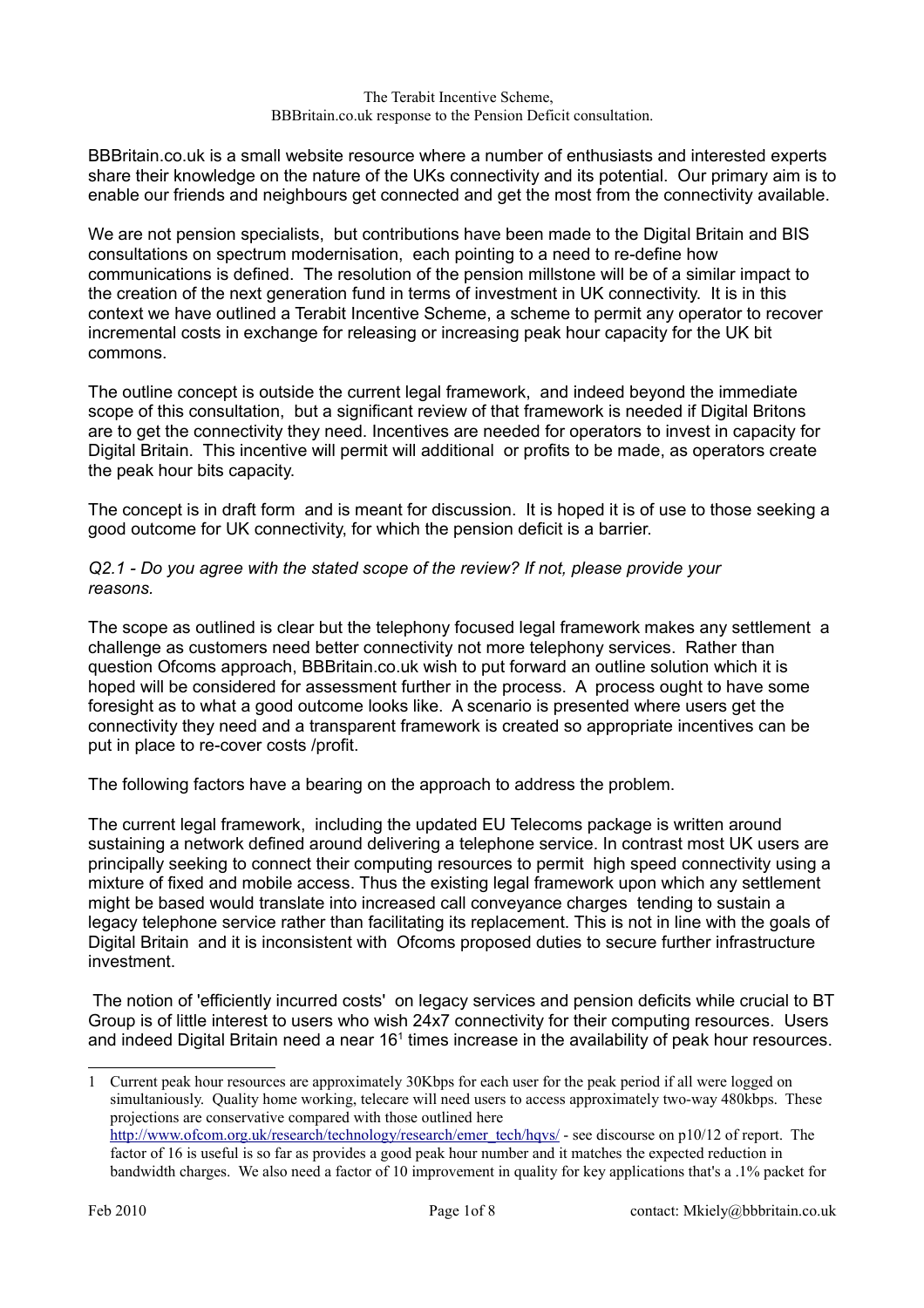Thus the recovery of even more costs on a diminishing number of calls does not support the need to invest to improve capacity.

Rather than examining the nature, of any obligations Ofcom might or might not have to assist in this pension millstone, perhaps the issue should be; given the need to increase peak hour resources by a factor of 16 times so NGA can be used effectively, then what incentive scheme can be put in place to transform existing resources or make new resources available?

The successful execution of Ofcom's investment duties would be helped by a fully healthy and functional Openreach operating independently of, and free from, the wider concerns of BT Groups 3G license debts, and its mis-reporting of its Global deals.

Reducing the nations reliance on Openreach must also be a consideration. Having only one supplier of last resort is not strategically sound from a critical services national planning perspective. Thus from a policy perspective, creating even some limited option to Openreach means consistency is needed across the workings of the proposed next generation fund, the final design of the Digital Dividend spectrum modernisation programme and any proposals to address future cost recovery, in which pension liabilities might feature.

The existing legal framework creates many problems for users and Digital Britain. These include;

a) a call conveyance regime where 'calls' and supporting infrastructure need replacing with bits as industry's new unit of currency.

b)the historical kilobit per second cost which provides a reference point for all UK Bandwidth pricing was based on peak Erlang costs for PSTN voice services.<sup>[2](#page-1-0)</sup>

c) the quality of the current UK data transport infrastructure is impacted negatively by the 'need' to keep a legacy services in place to recover the related efficiently incurred costs. By quality is meant packet loss rates and their impact on the end user experience for time sensitive applications.

d) the concept of efficiently incurred costs are on a 1970's designed integrated telephone network and service rather than a multi-purpose, high performance and low loss data transport network.

The existing legal framework does not account for the need for;

a) a cost recovery mechanism which promotes and rewards bits transported,

b) rewards investment in both releasing or transforming existing capacity or making new bit transport capacity available.

c) quality data transport where key applications need .1% packet loss.

d) the need to treat fixed and mobile connectivity as a single bit transport resource.

The current legal framework is not a Digital Britain legal framework but one which is dominated by the delivery of a tightly defined telephone service. Unfortunately the recently approved EU telecomms package remains focused on the preservation of telephony service definitions.

The BBBritain suggestion to create an incentive scheme to create capacity begins with the premise

<span id="page-1-0"></span>key applications.

<sup>2</sup> This relationship was broken in January 2010 with the reduction in WBC bandwidth charges from ~£80 to £40 Mbps.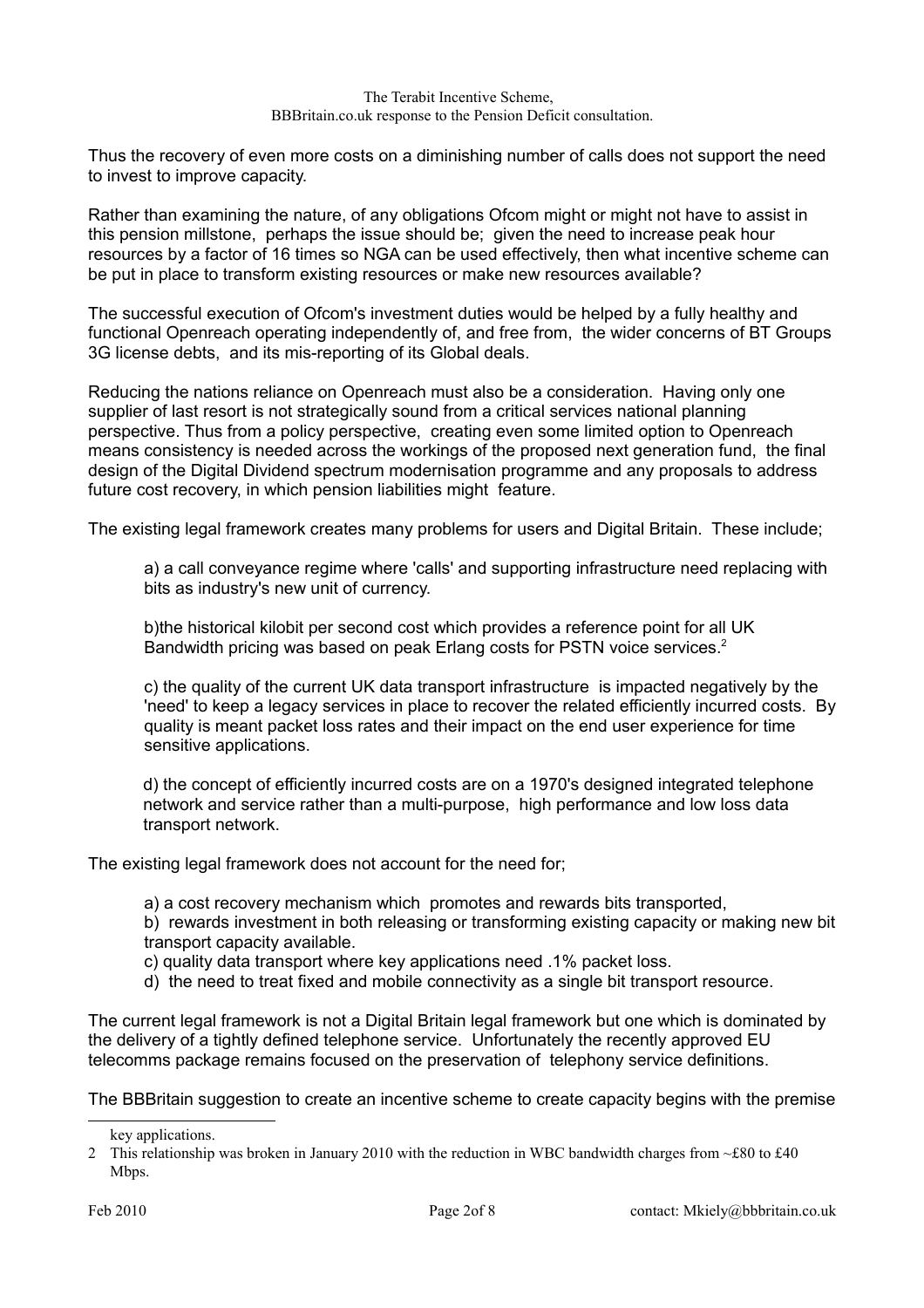that users will in one shape or form have to pay for the pension deficit either in higher prices or higher taxes. However, users also wish for and need better connectivity options which are not defined by or restricted by the existing telephony structured legal framework. Thus the following principles are the beginnings of an approach which should be examined further.

a) Any contribution to additional costs should arise from supporting enhancements to the UK data transport infrastructure, not a reward for sustaining a legacy service that needs replacing.

b) Openreach and all of industry accept a new cost recovery mechanism which involves replacing the regime of 'efficiently incurred costs' for a telephony network provider with incentive based interconnect where the more data transported the bigger the rewards available to all those upgrading or transforming local infrastructure whatever the medium.

c) The objectives as stated in the Next Generation fund imply an up to 16 times increase in peak hour data transport resources per customer<sup>[3](#page-2-0)</sup> is needed. The combined resources of the UK Internet traffic, mobile traffic (voice and messaging) and fixed voice traffic added together creates a UK busy hour resource of 1 tera**bit** per second. A tera**bit** is a 1 followed by 12 zeros. It sounds a lot, but per premises (27m) it is just 37Kbps . It is the capacity per premises per second if every premise was connected at the same moment. It is enough to download a Facebook page, but little more.

Translating todays per second capacity into a monthly download limit provides a number of 10- 12GB – Gigabytes a month or about 18 hours worth of regular iPlayer TV downloads (652MB per 60 minutes of viewing) per premises. This works as long as the data is downloaded but not streamed.

One working interpretation of Digital Britain would be to deliver a 16 times increase in peak hour capacity per premises from circa 30Kbps to 480Kbps (bits per second) and this would for marketing purposes translate into a package supporting downloads and uploads of approximately 200GB a month.

Research supported by Ofcom in the autumn of 2008 showed the cost of backhaul bandwidth dropping from an indicative £80 per megabit for peak hour capacity to  $E5<sup>4</sup>$  $E5<sup>4</sup>$  $E5<sup>4</sup>$ .

What we are actually describing is the need to increase the UK peak hour bit transport from 1 Terabit to circa 16 Terabits as soon as is feasible. This transforms our broadband packages from 30Kbps peak hour limit to a synchronous service of ~480Kbps, and download limits from 20GB to 200GB. The latter are just reference points. The 'market' does not reference its peak hour planning rules, but it is this factor that has the biggest influence on the end user experience. The downloads limits have little impact on cost. It is the peak hour capacity which determines the end user experience and creates an undeclared limit around the volume that can be downloaded.

There is no guarantee that the market will invest to deliver this outcome. There is are many indications that the market would prefer to recover any cost it can from the telephony based call conveyance regime keeping legacy revenues flowing while limiting the scope of the Internet to a browsing and downloading experience, and treating any upgrade to peak usage as the basis for a chargeable value added service.

<span id="page-2-0"></span><sup>3</sup> Quality home working, tele-medicine need to be supported by live two-way video – circa 480Kbps per user. This number can be reduced by making assumptions on the number of active sessions at any one time. The number is for indicative purposes.

<span id="page-2-1"></span><sup>4</sup> [http://www.ofcom.org.uk/research/technology/research/emer\\_tech/hqvs/](http://www.ofcom.org.uk/research/technology/research/emer_tech/hqvs/) - This research shows the busy hour calculations used in this document are modest.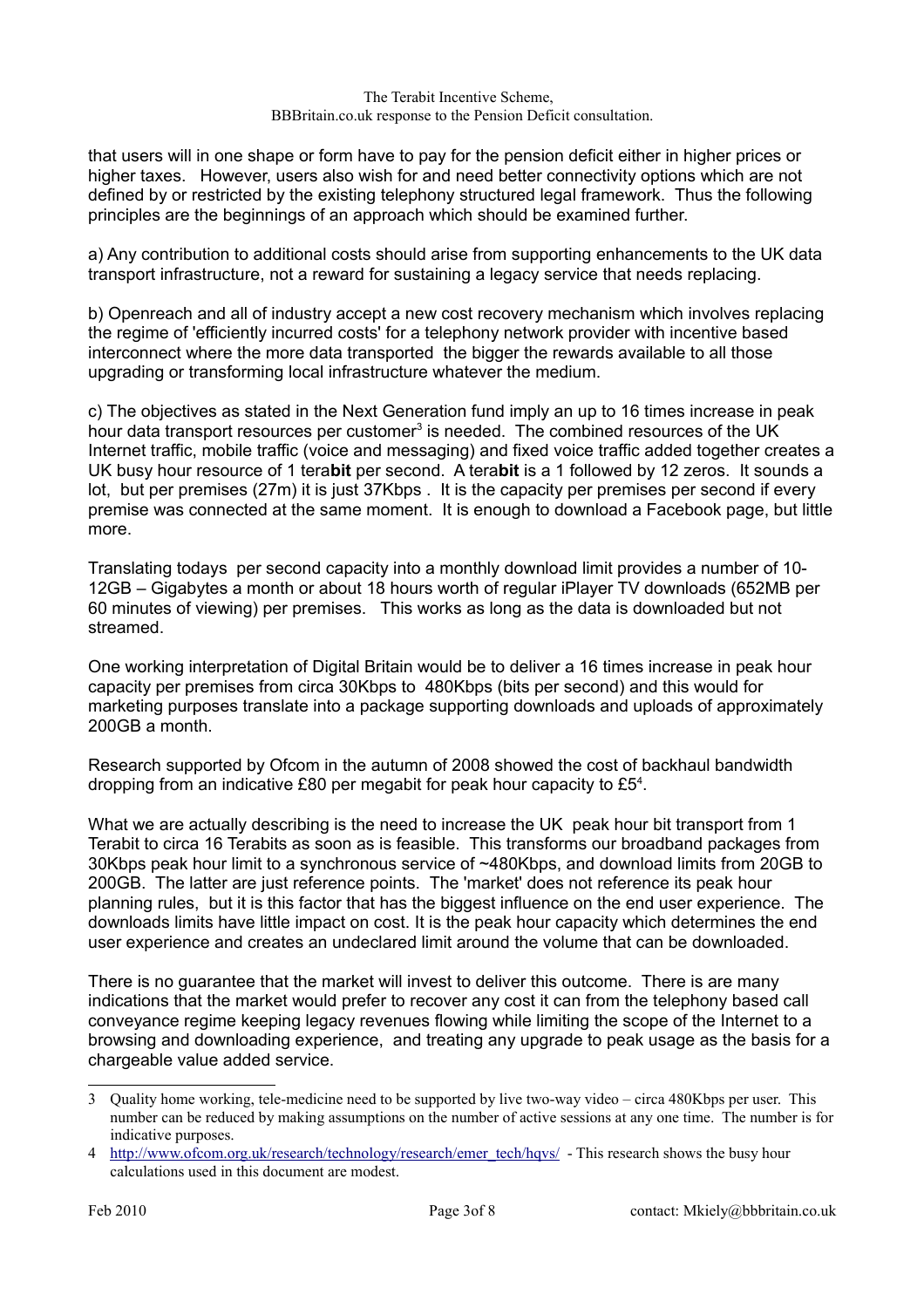Permitting Openreach and others local access providers<sup>[5](#page-3-0)</sup> by encouraging them to unlock the full potential of our connectivity at the scale outlined is perhaps a price worth paying. This process would also trigger additional efficiency gains as the £1bn in operational costs that BT 21C originally promised would emerge from the consequential re-writing of the regulations governing our connectivity.

For illustrative purposes the following Terabit Incentive Scheme is outlined. It would be an industry scheme rather than a Openreach scheme and provides a picture as to what Digital Britain needs.

The bits sent and delivered would be counted at the appropriate aggregation points. The table overleaf transcends fixed and mobile, voice, messaging and only counts bits

It provides an incentive for increasing capacity and moving to an economy based on bits.

Should Openreach outsource local exchange areas to be upgraded, then this mechanism, plus any incentives from the next generation fund would be transferable to the new provider.

It can be used by any local exchange area, including all bits arising from fixed lines with attached radios, macrocell, or picocell traffic. The tablebelow is represents a simplistic national view.

## **UK Peak Hour Terabit Capacity Incentive Scheme for local exchange carriers - (based on the peak per second capacity) -capacity is synchronous.**

| Indicative numbers for illustration <sup>6</sup>                                                                   | 2009 <sup>7</sup> | 2012       | 2014                                                   | 2016                                                 |
|--------------------------------------------------------------------------------------------------------------------|-------------------|------------|--------------------------------------------------------|------------------------------------------------------|
| UK peak hour capacity needed- bits per sec                                                                         | $10^{12}$         | $40^{12}$  | $80^{12}$                                              | $160^{12}$                                           |
| Peak capacity allocated per Broadband user                                                                         | 30Kbps            | 120Kbps    | 240Kbps                                                | 480Kbps                                              |
| Indicative bandwidth cost per Mbps for back<br>haul, core Internet and peering.                                    | £140 $8$          | £50        | £25                                                    | £15                                                  |
| Cost of peak hour bandwidth allocated per<br>typical Broadband package                                             | £4                | £6         | £6                                                     | £7                                                   |
| Capacity incentive – per peak incremental bit<br>of capacity released and used to nominated<br>points of handover. | $\Omega$          | £0.0000021 | £0.0000021<br>$(+3Tbps)$<br>£0.0000031 for<br>(+4Tbps) | £0.0000021<br>£0.0000031<br>as before+<br>£0.0000035 |
| Max monthly cost recovery if capacity is used.                                                                     |                   | £6.25 $m9$ | £18.75m                                                | £32.6m                                               |
| Incremental annual amount recovered                                                                                |                   | £75m       | £225m                                                  | £391.7m                                              |
| Impact on Users Broadband package per<br>month                                                                     |                   | 0.25p      | 0.63p                                                  | £1.46                                                |
| Implied cost per Gbyte uploaded/downloaded                                                                         | £0.21p            | £0.08      | £0.02                                                  | £0.02                                                |
| Per GB equivalent to peak hour incentive                                                                           |                   | £0.0031310 | £0.00391 <sup>11</sup>                                 | £0.00456 <sup>12</sup>                               |

<span id="page-3-0"></span>5 In the response to the consultation on Next Generation Fund, an outline was provided where Openreach would lease out facilities which they were unwilling to upgrade. Available from submission page at [www.bbbritain.co.uk](http://www.bbbritain.co.uk/) .

<span id="page-3-1"></span>6 Indicative numbers, the format is more important than the numbers, although every attempt has been made to be consistent with published numbers on volumes , usage and cost projections.

<span id="page-3-2"></span>7 Typical values for todays Broadband services, the 1 Tbps includes estimates for all traffic types, voice and SMS, beginning with Internet data based on LINX daily volumes in January 2010..

<span id="page-3-3"></span>8 Note that from January 2010 Openreach have reduced one component the backhaul charges from ~£80 to £40 Mbps and this represents costs for national delivery.

<span id="page-3-4"></span>9 Recovered on the incremental 3Tbps peak hour capacity measured at the point of handover.

<span id="page-3-5"></span>10 Implies a package of 80GB – with peak hour resources of 120Kbps

<span id="page-3-6"></span>11 Implies a package of 160GB – with peak hour resources of 240Kbps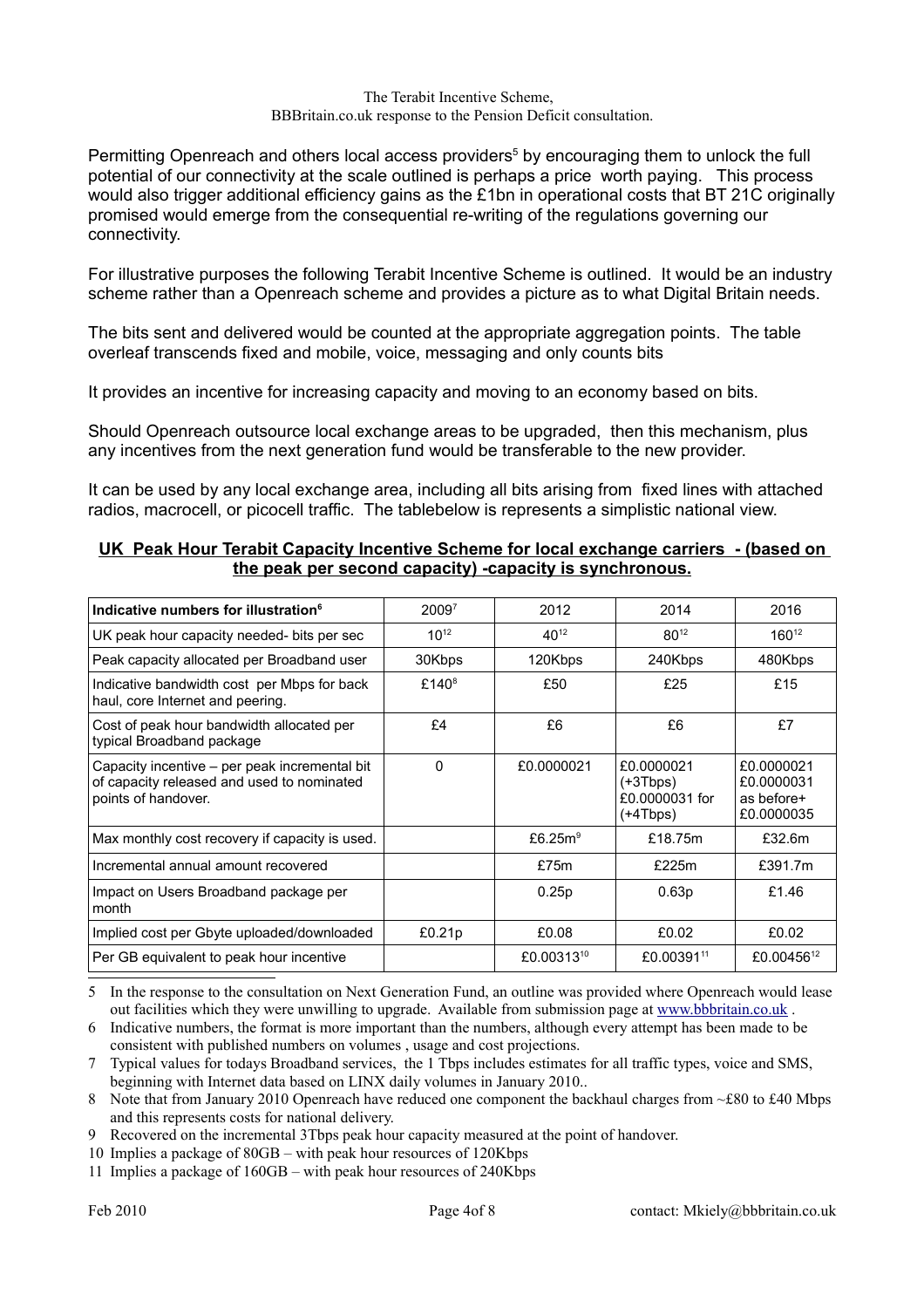This table is for discussion only. The numbers are consistent with information available in the public domain but should be used are early workings.

*Q2.2 - Do you agree with the proposed objectives for this review? If not, please provide your reasons.*

The objectives as they stand limit the scope to some partial settlement based on call conveyance. Additional options need to be considered to achieve some breakthrough for settlement system suited to a economy based on bits.

*Q 2.3 – Do you have any comments which you think are relevant to our equality impact assessment?*

No

*Q3.1 –Do you consider that the general issues facing all UK defined benefit schemes are relevant for Ofcom's treatment of BT's pension costs?*

The short answer is no, but in practical terms given the problem needs solving and if a fix can be found to bolster Digital Britain and reduce the reliance on Openreach, the that would be a good thing to achieve.

*Q3.2 - Are there any other issues affecting UK defined benefit pension schemes that are relevant to this consultation?*

No comment.

*Q4.1 – Are there any other issues, relating to accounting for pensions, which are appropriate for us to consider in this consultation?*

No comment.

*Q5.1 - To what extent should our assessment of BT's pension scheme to date inform our final decisions for the future treatment?*

To protect the future of Digital Britain from further liabilities of this sort, any settlement needs to allow entities other than Openreach to emerge, so some basis for calculating future efficiently incurred costs can be assessed.

*Q5.2 – Are there any other facts relating to BT's defined benefit scheme which are relevant to this consultation?*

No comment

*Q6.1 - Do you think any of the decisions made by the other regulators, discussed above, are relevant to our treatment of BT's pension scheme? If so, which decisions and what are the reasons for this?*

<span id="page-4-0"></span>12 Implies a package of 320 GB – with peak hour resources of 480kbps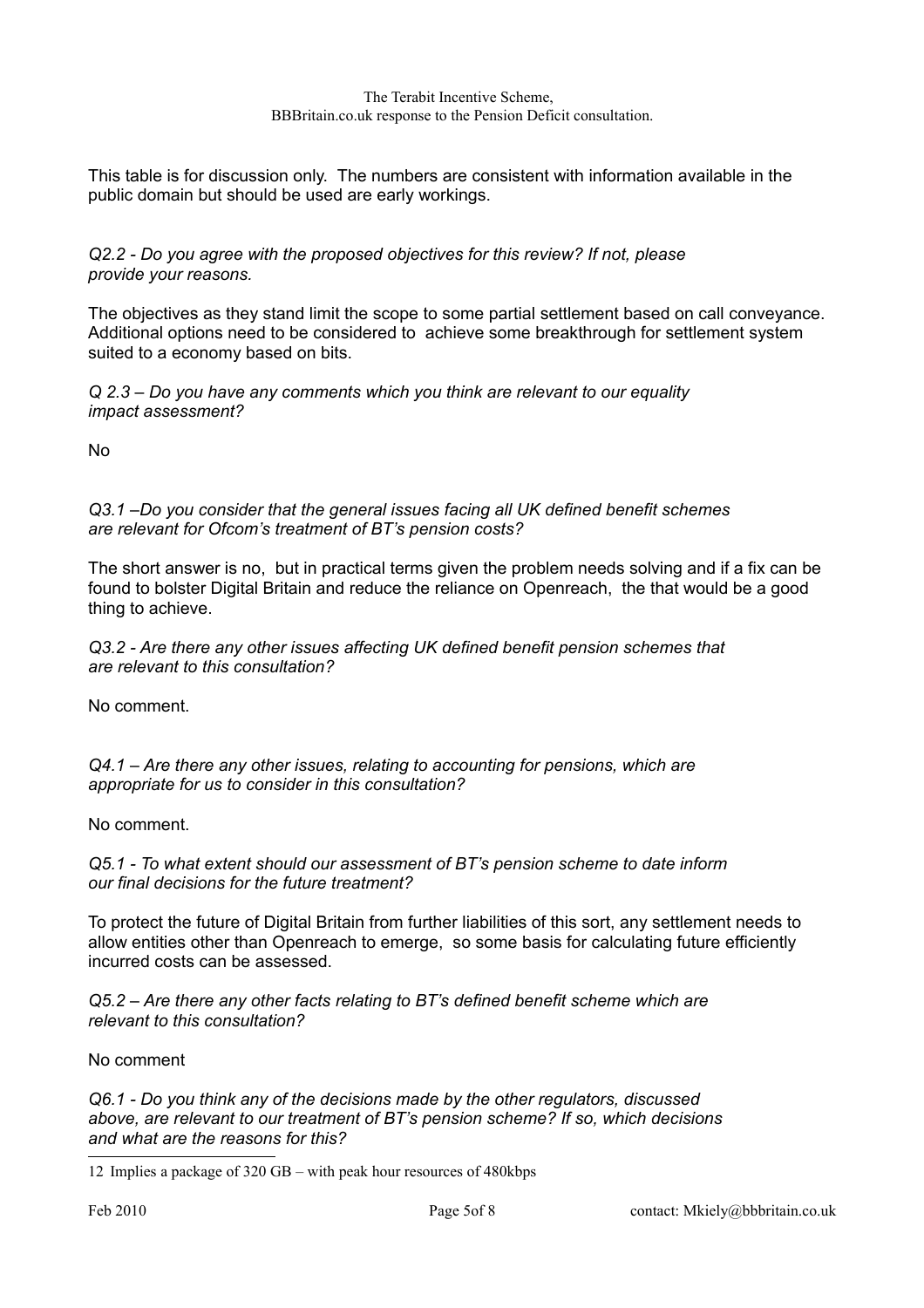The nature of communications makes it appropriate to examine different solutions. Other regulators are managing what are scarce resources. The nature of communications means the issue is about releasing resources as opposed to rationing them. In the context of Digital Britain the option exists is to create incentives so existing capacity can be transformed or new capacity added.

It is worth noting that the UK communications industry is in breech of Moore's Law. As our computing doubles in processing capability every 18 months, our communications services tend to plan platform upgrades every 8-10 years. This need not be the case.

*Q7.1 – Do you agree that a large defined benefit scheme may distort a company's cost of capital, as set out in paragraph 7.8?*

No comment.

*Q7.2 – Do you have any comments on how material the impact of a DB pension fund on the cost of capital would be?*

No comment

*Q7.3 – Do you have any comments on how accurately the impact of a DB pension fund on the cost of capital can be measured?*

No comment.

*Q8.1 – Does the '6 principles' framework provide a suitable framework for assessing alternative options for the treatment of pension costs?*

A particular emphasis should be placed on accruing benefits for customers and the future needs of Digital Britain.

*Q8.2 – To what extent should we consider the effect of previous regulatory decisions when assessing the various options?*

There is a particular need to look to the future and what users need. UK industry must not be permitted to sustain an out of date legal framework so additional costs can be recovered on legacy assets.

*Q8.3 – Our framework does not currently provide for assessment of the impact on BT. How far, if at all, should our assessment framework take specific account of the impact on BT's financial position, both in the short and long-term?*

Every penny off the pension deficit is a penny added to shareholder value. Any future settlement should reward customers directly, or reward BT if they accept additional risk in making available the resources Digital Britain requires.

*Q8.5 – To what extent should Ofcom take into consideration BT's future investment plans when considering the impact of the options?*

BT will decide to invest where BT believe a return is possible. An incentive framework for increased peak hour capacity should be considered. The change from a call conveyance cost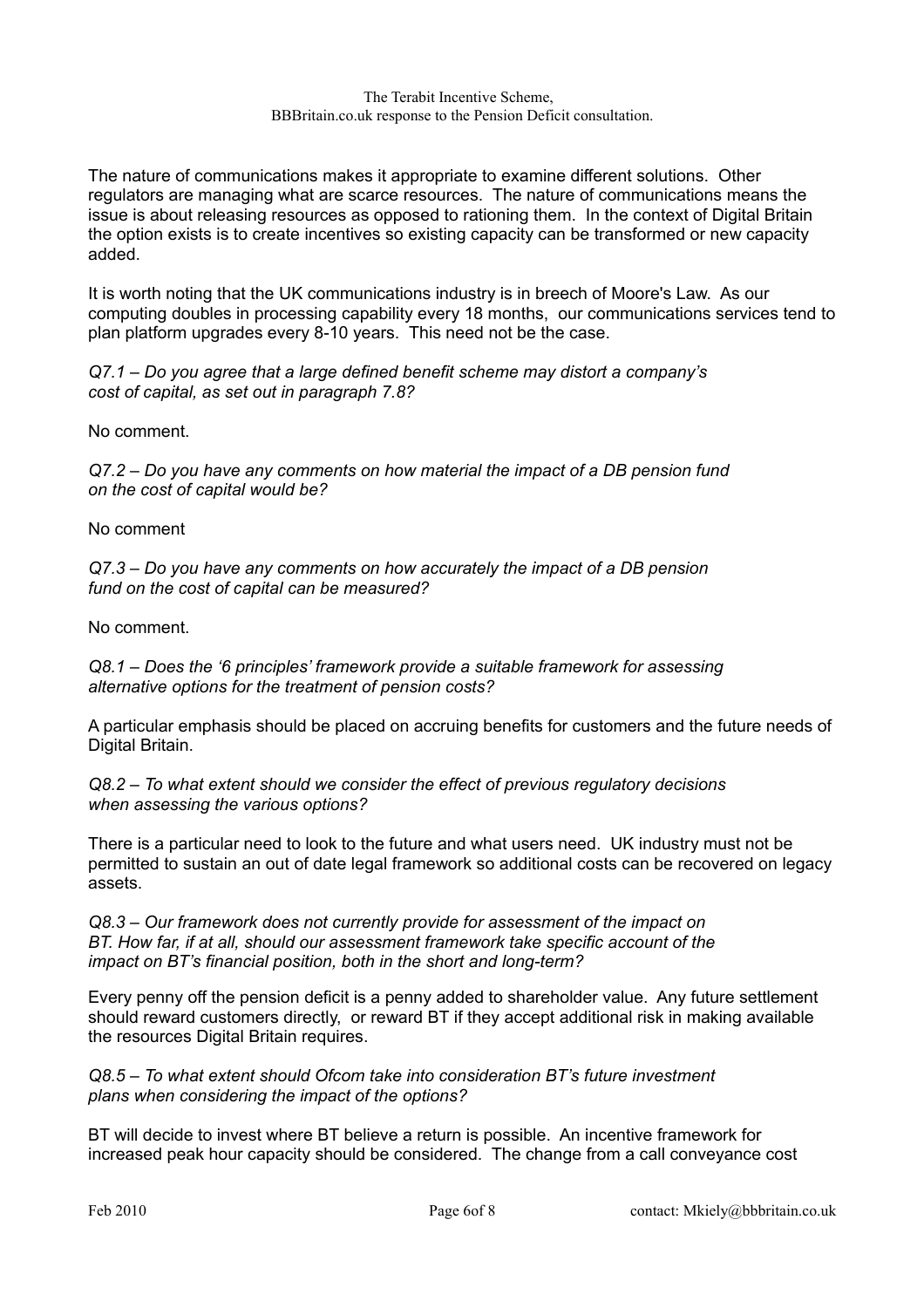recovery regime to one based based on bandwidth and bits needs to occur as part of a Digital economy. In this context Ofcom decisions are key in order to incite additional investment in the UK.

# *Q8.4 – Do you have any comments on what you consider to be Ofcom's overriding policy objective in this review?*

The overriding policy objective must be to what extent any deal contributes to improving the nations connectivity. If a settlement makes a positive contribution to the following it is worth considering.

•

- at least a 5 times increase in average speed over todays average urban speed for both fixed (15Mbits ps) and roam from home (600Kbits pa). Speeds are synchronous.
- a 10 times improvement (.1% packet loss) in quality for applications that need it.
- a factor of 16 times increase in peak hour resources -to circa 480Kbps per user.
- Unlimited usage for all local networking.
- coverage of more than 99%
- a settlement system based on bits carried to replace the existing call conveyance regime.

## *Q9.1 – Do you think that Ofcom's current approach, to disallow deficit repair payments when making regulatory decisions, remains appropriate? If you think deficit repair payments should be allowed in part or in full, please provide evidence to support your answer.*

No specific comments, over and above what has already been stated.

# *Q9.2 – Do you agree with Ofcom's initial comments in applying the above principles?*

The current legal framework provides very limited options. It is not clear how a customer centric solution could be created.

### *Q9.3 - Do you think the accounting charge remains an appropriate measure of the ongoing pension cost incurred in the year? Please provide explanations to support your answer.*

Given the accounting charge finds its way into call conveyance charges, there is thus no link to improving the nations connectivity. We suggest the cost recovery regime is replaced with incentives to increase the nations connectivity with incentives for increasing capacity rather than continuing support for the notion of efficiently incurred costs.

## *Q9.4 – How should pension liabilities relating to ongoing service costs be discounted in order to arrive at an economic cost for provision of new pension accruals?*

It is suggested here, an incentive is created to substantial costs /profits to be made in exchange for making additional capacity available.

*Q9.5 - Do you think a figure derived from actual cash payments would be an appropriate basis on which to establish the pension costs for the year? Please provide explanations to support your answer.*

It is important to provide an opportunity to recover additional costs rather than attempting to fix a particular number.